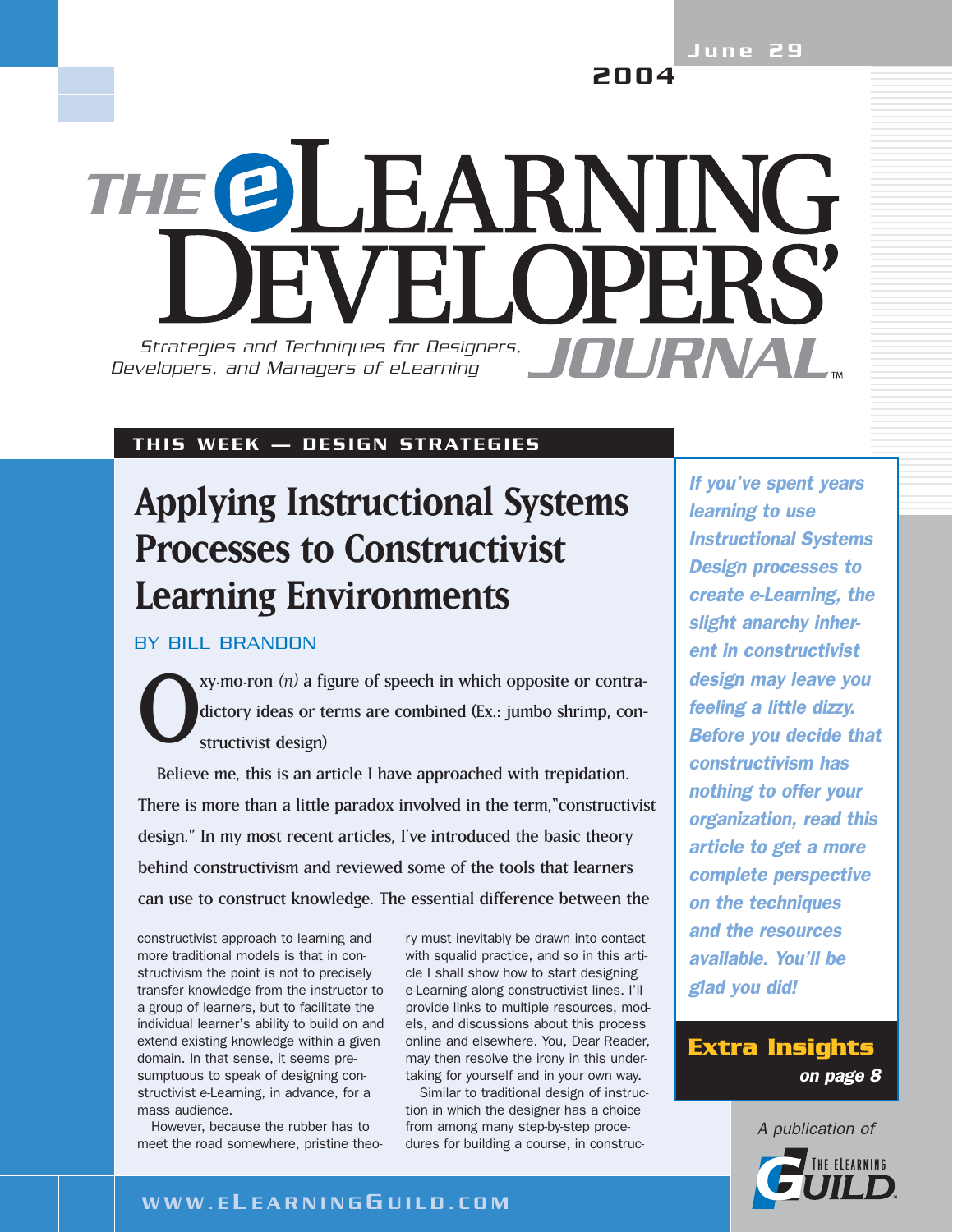

Publisher David Holcombe

Editorial Director Heidi Fisk Editor Bill Brandon Copy Editor Charles Holcombe

Design Director Nancy Marland

#### The eLearning Guild™ Advisory Board

Ruth Clark, Conrad Gottfredson, John Hartnett, Bill Horton, Kevin Moore, Eric Parks, Brenda Pfaus Marc Rosenberg, Allison Rossett, Lance Dublin

Copyright 2004. The eLearning Developers' Journal™. Compilation copyright by The eLearning Guild 2004. All rights reserved. Please contact *The eLearning Guild* for reprint permission.

The eLearning Developers' Journal is published weekly by *The eLearning Guild*, 525 College Avenue, Suite 215, Santa Rosa, CA 95404. Phone: 707.566.8990. *The eLearning Guild* is an operating unit of Focuszone Media, Inc., 1030 Beatrice Street, Eagan, MN 55121.

The Journal is included as part of *Guild* membership. To join the *Guild* go to www.eLearningGuild.com.

The eLearning Developers' Journal™ is designed to serve the industry as a catalyst for innovation and as a vehicle for the dissemination of new and practical strategies and techniques for e-Learning designers, developers and managers. The **Journal** is not intended to be the definitive authority. Rather, it is intended to be a medium through which e-Learning practitioners can share their knowledge, expertise and experience with others for the general betterment of the industry.

As in any profession, there are many different perspectives about the best strategies, techniques and tools one can employ to accomplish a specific objective. This **Journal** will share these different perspectives and does not position any one as "the right way," but rather we position each article as "one of the right ways" for accomplishing a goal. We assume that readers will evaluate the merits of each article and use the ideas they contain in a manner appropriate for their specific situation. We encourage discussion and debate about articles and provide an Online Discussion board for each article.

The articles contained in the **Journal** are all written by people who are actively engaged in this profession at one level or another — not by paid journalists or writers. Submissions are always welcome at any time, as are suggestions for articles and future topics. To learn more about how to submit articles and/or ideas, please refer to the directions on our Web site: www.eLearningGuild.com.

DESIGN Istrategies

tivist practice there are guidelines of various kinds that can be followed. Each of these sets of guidelines represents someone's way of dealing with the paradox of thinking about design while remaining true to a subtly anarchical set of principles.

Probably the most frequently-referenced set of guidelines used to create constructivist-based e-Learning are those provided by David Jonassen for Constructivist Learning Environments, or CLEs. You will find several References to these in the list at the end of this article. However, there are many practitioners who create successful constructivist systems for learners, and whose approaches to design are different in significant ways from Jonassen's.

It is likely that there will never be a universal constructivist design framework such as ISD (Instructional Systems Design), Gagne's Events of Instruction, or Dick and Carey's model provides for the objectivist approaches. However, by paying careful attention to developments within the community of practice and to the body of work done by constructivists, designers can build up their own knowledge and toolkit of the principles that work. My purpose here is simply to open the introduction to the community of practice and to suggest places to start.

#### **Benefits of constructivist design**

One of the questions that a designer might reasonably ask is, "Why should I consider a constructivist approach to learning?" Perhaps it would be well to take a little time to give my answer to that question.

First, please be aware that I am not advocating replacing your current design model completely with constructivism. The traditional approaches to designing and delivering instruction (sometimes referred to as the "objectivist approaches") work quite well for many learning situations, as long as they are appropriately selected and correctly applied. In some cases, either an objectivist approach or a constructivist approach would provide satisfactory results, depending on the maturity of the learners. But there are many situations you face as a designer, when you will find that you need to support learning in domains or for audiences where an attempt to transfer knowledge or skill from a subject matter expert's head to a learner's head is doomed to fail. Those are the times to

reflect on constructivism and its many benefits, and to ask, "Should we do something different?"

It's good to reflect that people learn all the time, every day, and that most learning takes place outside of a formal setting. People add to what they know and to what they can do, and for the most part without any "e-" being involved in the learning at all. It's clear that the mechanisms by which these learnings take place are different from those used to teach in a traditional setting, and that the mechanisms are powerful. Much of constructivism is based on careful study of those "other" mechanisms. In many cases, information and communication technology — the Web, computers, and software — will make it possible for learners to leverage the other mechanisms in ways that are not possible even on the best day in a classroom.

Of course, part of the challenge to this day-to-day learning process is that people also get things wrong, perhaps more often than they "get it right." They don't know how to check what they've learned for validity, for exceptions, or for application guidelines. A substantial part of constructivist practice has to do with helping people learn how to learn, including how to test, verify, and validate new knowledge and skills and so to increase their own autonomy.

Constructivism is concerned with engaging people in meaningful learning. While there are various details provided by constructivist theoreticians about what makes learning "meaningful," one of the keys is that meaningful learning is also mindful learning. Ellen Langer (see the list of Resources and References at the end of this article) has introduced this term in a very specific way, drawing from the concept of mindfulness. A mindful approach, she points out, has three characteristics: the continuous creation of new categories, openness to new information, and an implicit awareness of more than one perspective.

There are many benefits of a mindful approach for psychological and physical wellbeing. The alternative, mindless approach to learning and living can trap people in old categories and in automatic behavior that operates from a single perspective and keeps a person from attending to new signals. There are significant consequences in a changing world to the choice between adopting either mindfulness or mindlessness.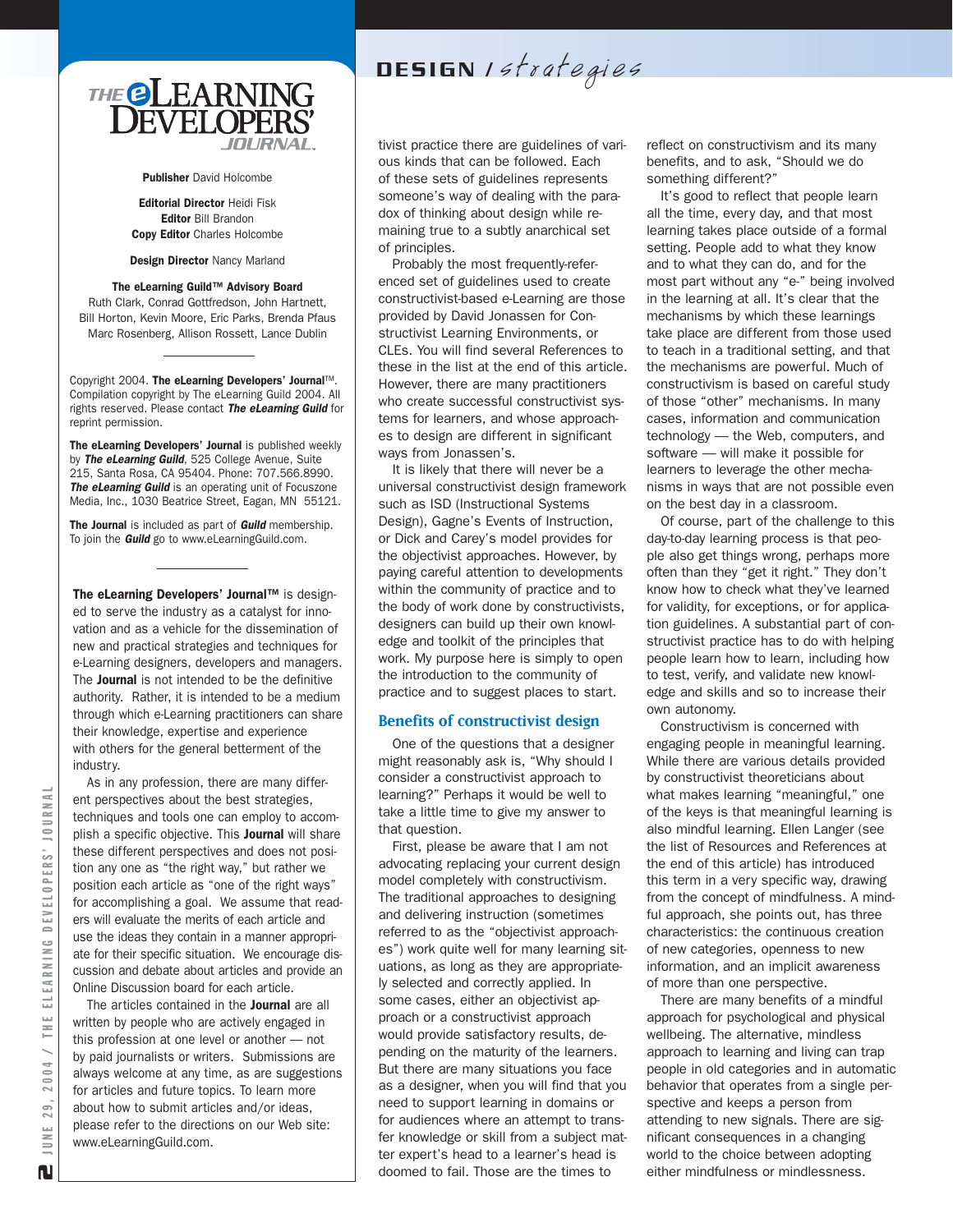DESIGN Istrategies

James Atherton says that although constructivism has received more attention in education and the schools for the reasons just given, it is important in two additional ways to those who design for learners in other organizational settings and for "post-compulsory" education. Atherton, a Principal Lecturer in Education at De Montfort University, Bedford, in the United Kingdom, asserts that constructivism provides an excellent approach to facilitate professional development, and to deal with resistance to learning.

#### *Learning through reflection in professional practice*

"Continuous learning" has received much attention in the training press in the last decade, mainly in an organizational context. We understand from this attention that many businesses believe that continuous learning can bring competitive advantage in a changing world. However, Atherton points out that, in 1983, the late Donald Schön showed how continuous learning as a result of reflection on one's

actions is one of the defining characteristics of professional practice.

Schön was a professor at the Massachusetts Institute of Technology (MIT) when he wrote an important series of books around the processes and development of reflective practitioners. These works provided a close examination of what practitioners in different professions actually do, with the focus being on "an analysis of the distinctive structure of reflection-in-action." Schön's work quickly became influential as many educators involved in the development of professionals took it up.

A key part of Schön's contribution was his insight that "Technical Rationality" — his term for the model of professional training that loads learners up with content while they are students, so that they can apply it when they enter practice — has never been an accurate description of how professionals "think in action," and that this model is a poor basis for practice in a fast-changing world.

Helping learners discover how to

reflect in action (both while doing something and afterward) is an important feature of constructivist practice, and one that has major applications for developing professionals.

(For more information on Donald Schön and his contributions to the theory and practice of learning, see his biography in the Encyclopaedia of Informal Education, at http://www.infed.org/ thinkers/et-schon.htm.)

While professionals have an understandable interest in learning to be successful in their practice, other learners are more resistant. Atherton has some insights to offer regarding ways in which constructivism can address failure to learn.

#### *Dealing with resistance to learning*

Atherton contrasts "supplantive learning," which questions current knowledge or skills and then replaces them, with "additive learning," which simply adds new knowledge or skills to an individual's current set. He makes the point that, when people fail to learn, the failure may be due to lack of motivation,

## **e-Learning for e-Learning Professionals...** The eLearning Guild's **ONLINE FORUM.**

## **SERIES**

The eLearning Guild has created *The Guild Online Forum Series*, a new series of online events that will be held throughout 2004. On the 2nd Thursday of every month (except January) you can register to participate as an individual, or as a group, in a one-day "virtual conference" that includes four highly interactive seventy-five minute sessions designed to explore a specific topic.



*Here's a brief description of the next Online Forum in the series...*

#### **J U LY 8, 2004 Managing the Value Metrics and ROI of e-Learning**

Examine the key metrics and how to measure them. Discuss who needs to see and understand these metrics, and the best way of presenting the metrics to stakeholders. Learn how to tie your e-Learning metrics to your organization's business metrics. Discover which tools are most effective for measuring these metrics.

**Target Audience:** This Online Forum is for managers who need to understand ways to measure e-Learning and how to show the value of their e-Learning programs.

*To learn more about each upcoming Online Forum and to register, go to:* **www.eLearningGuild.com**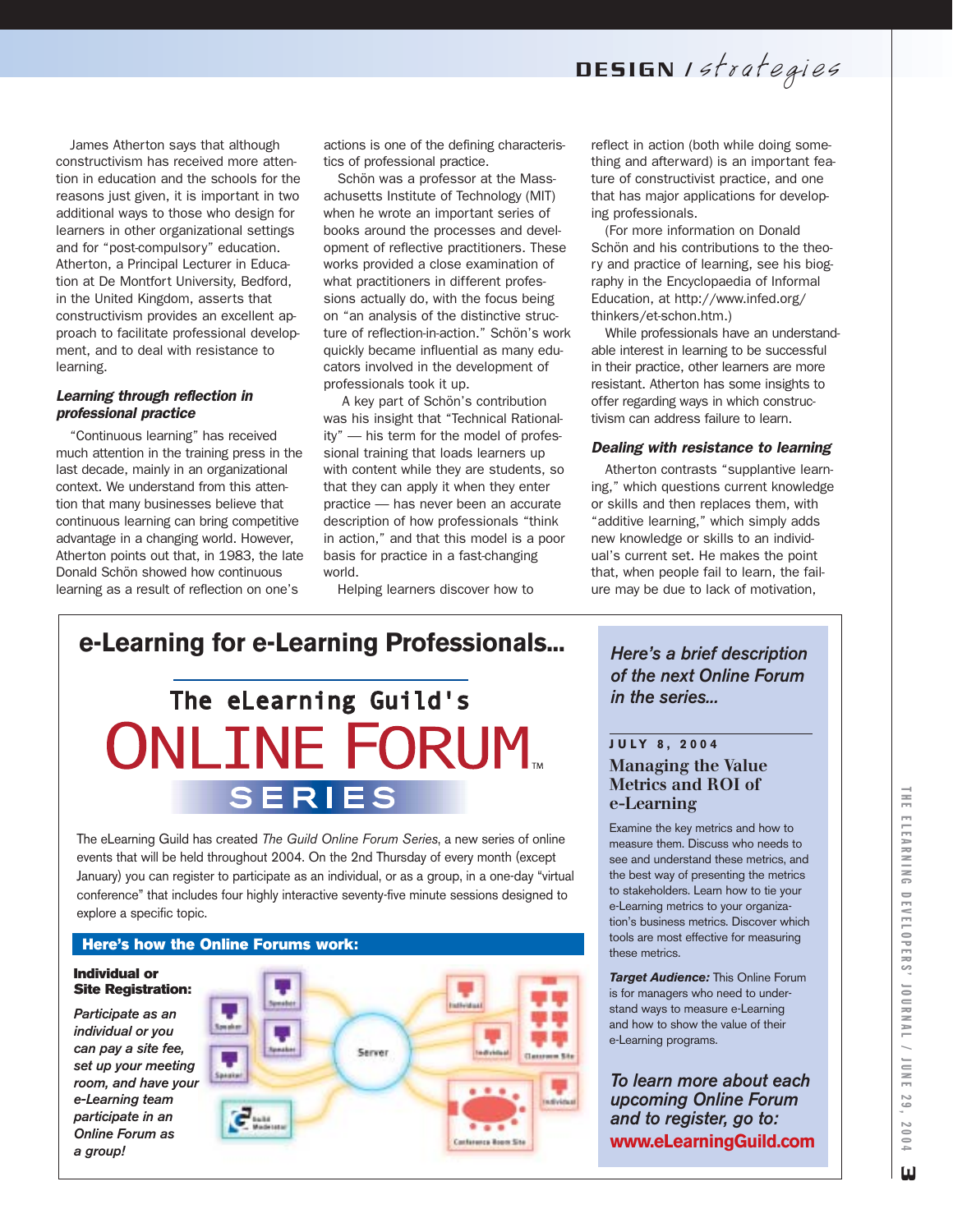## DESIGN Istrategies

lack of ability, lack of aptitude, or to poor teaching. A fourth factor, which he says is often not recognized, is the psychological cost of change. This cost may come into play when an apparently competent, experienced adult is required to change or realizes that change is necessary.

Supplantive learning becomes problematic when it is forced, or if the individual has a significant emotional investment in the prior beliefs or skills. Where supplantive learning does not create problems, the learner may at least feel a bit demoralized because of a temporary loss of perceived competence. If the supplantive learning does become problematic, the demoralization intensifies, sometimes to "crisis" proportions. This

combination makes it difficult to learn, and the learner may well simply go back to the old way of doing things.

Over time, the learner who does not just "give up" will become re-oriented through learning. The reorientation can be sparked in several ways. For example, there may be an external crisis that forces the change. In an extreme case, the individual may have the sense of "bottoming out," so there is no way to go but up. Or, the learner may find himself or herself in a "facilitating environment," where the learner is supported and safe, and where the change is not forced.

The function of learning under the constructivist model is to provide that supportive, safe, motivating environment.

#### **Super Early Bird Special ends June 30! Register Today!** *Call 1.707.566.8990 or visit www.eLearningGuild.com*



The designer's job is to create such an environment.

#### **Guidelines for constructivist design**

If you look for a definitive flowchart that shows "how to design constructivist e-Learning," you won't find one. That's because:

- Constructivism isn't an approach to learning that can be outlined in a flowchart and applied the same way to all learning, over and over;
- Constructivism is about how individuals create meaning and knowledge, by extending and modifying current personal knowledge and skills; and
- Constructivism is not a specific approach to design — it's a way of thinking about design.

However, you can find plenty of guidelines. These are useful because constructivist ideas can be incorporated into the typical instructional design process without impairing the project management and quality-control functions.

Brent Wilson, James Teslow, and Rionda Osman-Jouchoux provided an extensive set of ideas in their 1995 chapter on the impact of constructivism on instructional design (ID) fundamentals (again, please see the Resources and References section at the end of the article). They also gave a great summary of the theoretical background and research underpinning constructivism, and I recommend reading that summary along with my earlier articles.

Wilson, Teslow, and Osman-Jouchoux make an important observation when they say that, "Traditional ID models succeed largely because they provide for the management of a team of workers engaged in a complex project. ... management goals and design goals are often in tension with each other. For an ID model to work in the real world, it must combine these two critical functions into a workable methodology: effective, creative design on the one hand and efficient management on the other. ... the point is that we need a balanced set of safeguards and constraints that assure careful design and accountability, but which are flexible enough to allow the project to safely 'fly'."

#### *Constructivist learning environments*

I have already mentioned David Jonassen and his work with the design of Constructivist Learning Environments,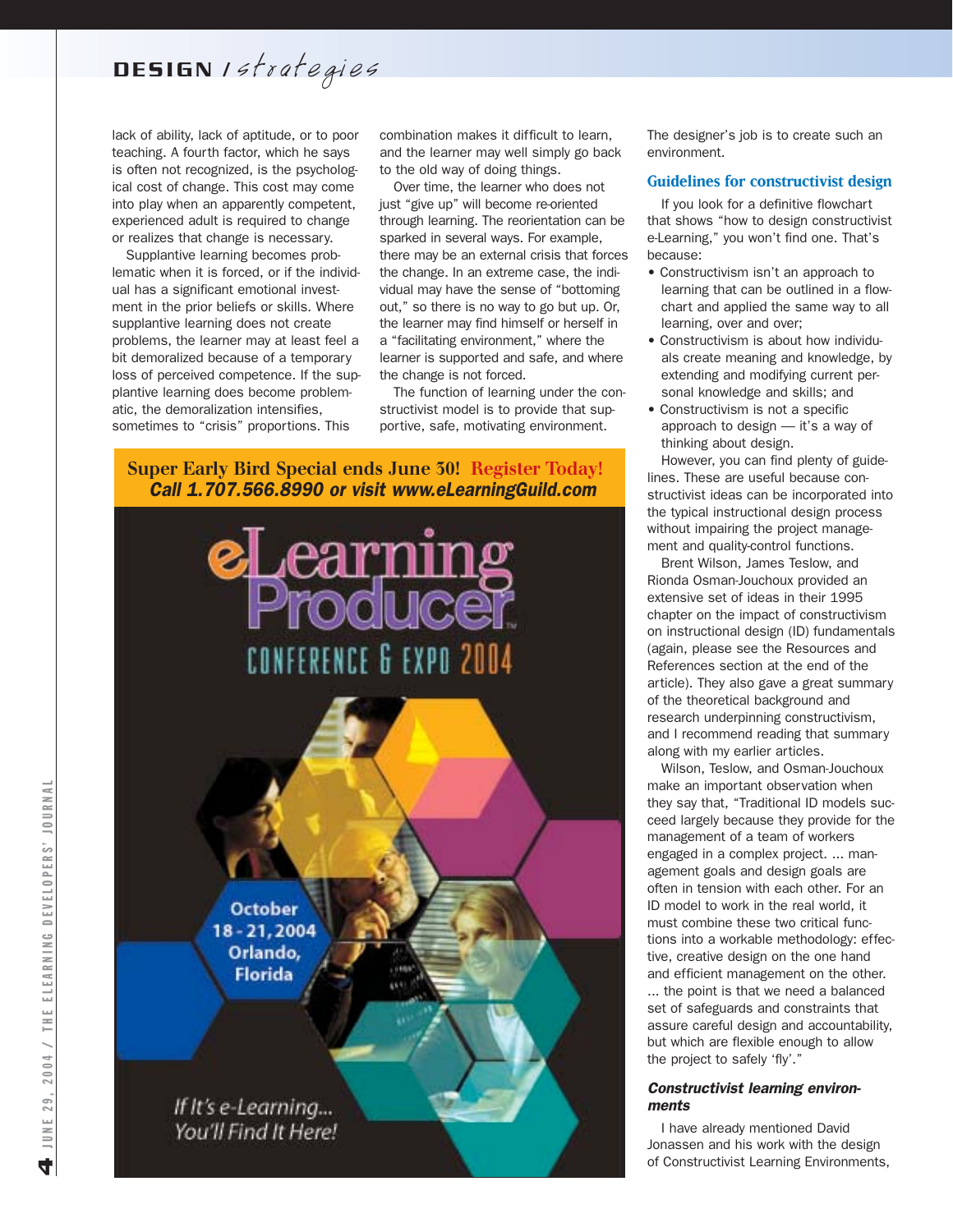DESIGN Istrategies

or CLEs. A CLE is a framework that provides a supportive, safe, motivating environment in which learners can solve problems, interact with others, and assess their learning. Within a CLE, a designer can provide any resources the learners may need, from problem-based or case-based experiences to microworlds and virtual realities, subject to also taking into account some of the issues in constructivist design to be discussed later in this article.

Sidebar 1, "Attributes of meaningful e-Learning" (below) is a summary of Jonassen's list of design attributes for meaningful learning, some details of the elements and considerations within each of those attributes, and my ideas about the kinds of technology a designer might provide to support each attribute.

You will find more about the details of CLEs in the online article, "Welcome to the Design of Constructivist Learning Environments (CLEs)" and in Jonassen's *Learning to Solve Problems with Technology: A Constructivist Perspective*.

#### *Guidelines (not rules) for designs*

Another key element Jonassen provides is a list of the components of CLEs that the designer should try to include:

• A problem or project context: Learners should receive a clear problem statement, with the context surrounding the

### For an ID model to work in the real world,

it must combine these two critical functions into a workable methodology: effective, creative design on the one hand and efficient management on the other... [T]he point is that we need a balanced set of safeguards and constraints that assure careful design and accountability, but which are flexible enough to allow the project to safely "fly."

— Wilson, Teslow, and Osman-Jouchoux

problem shown as clearly as if it were real life.

- A problem or project representation: Simulate the situation in a natural context, and recreate the same type of interesting cognitive problems the main players would face in the real world. Tasks assigned should replicate the actual activity structure, and the physical setting should provide the same constraints and advantages that would exist in the real world, including the tools.
- The problem or project manipulation space: Learners should be able to manipulate things — tools, product, or environment — in a meaningful way.

Learners must be able to test hypotheses about their problems.

Instructional activities will also be necessary in a CLE. Sometimes learners do not possess enough knowledge structure in the domain to begin building or constructing new knowledge. Instructional activities must be supported in three ways: modeling, coaching, and scaffolding.

Modeling is mainly a matter of demonstrating to the learner how (and why) to perform the necessary activities needed to complete a task. In other words, provide one or more examples, and then ask the learner to explain what he or she is thinking about while going through

#### SIDEBAR 1 *Attributes of meaningful e-Learning*

The primary goal of constructivist design is to engage learners in meaningful learning, which has five interdependent attributes. Technology — e-Learning — should support these same attributes.

| <b>Attributes</b>                      | <b>Elements</b>                                                                                                                                                                                                                                                                                                                                               | <b>Technology</b>                                                         |  |
|----------------------------------------|---------------------------------------------------------------------------------------------------------------------------------------------------------------------------------------------------------------------------------------------------------------------------------------------------------------------------------------------------------------|---------------------------------------------------------------------------|--|
| Meaningful learning<br>is ACTIVE       | Learners are engaged in mindful processing of information, where they are responsible<br>for the result. Learners manipulate objects and parameters of the environment they are<br>working in and observe the results of their manipulations.                                                                                                                 | WebQuests, Office-type<br>applications                                    |  |
| Meaningful learning<br>is CONSTRUCTIVE | Learners integrate new ideas with prior knowledge in order to make sense or meaning.<br>Learners articulate what they have accomplished and reflect on their activity and obser-<br>vations: they construct increasingly complex mental models.                                                                                                               | Web logs, mind maps,<br>concept maps                                      |  |
| Meaningful learning<br>is INTENTIONAL  | When learners are actively and willfully trying to achieve a cognitive goal, they think and<br>learn more because they are fulfilling an intention. Technology should help learners artic-<br>ulate their learning goals, and then support them.                                                                                                              | Web logs, WebQuests,<br>concept maps, mind<br>maps                        |  |
| Meaningful learning<br>is AUTHENTIC    | Learning tasks that are situated in meaningful real-world tasks or simulated in a case-<br>based or problem-based learning environment are better understood and more consis-<br>tently transferred to new situations. Technology should support learners in solving com-<br>plex and ill-structured problems as well as simple and well-structured problems. |                                                                           |  |
| Meaningful learning<br>is COOPERATIVE  | Collaboration requires conversation, and technology can support this at any scale.<br>Cooperation and collaboration are the most difficult attributes to support, especially if<br>learning is evaluated on an individual basis.                                                                                                                              | Wikis, community<br>systems, hypermedia,<br>content maps, course<br>maps, |  |

*Based on Jonassen (2002 and 2003) and on Brandon (June 14, 2004). See references on page 7.*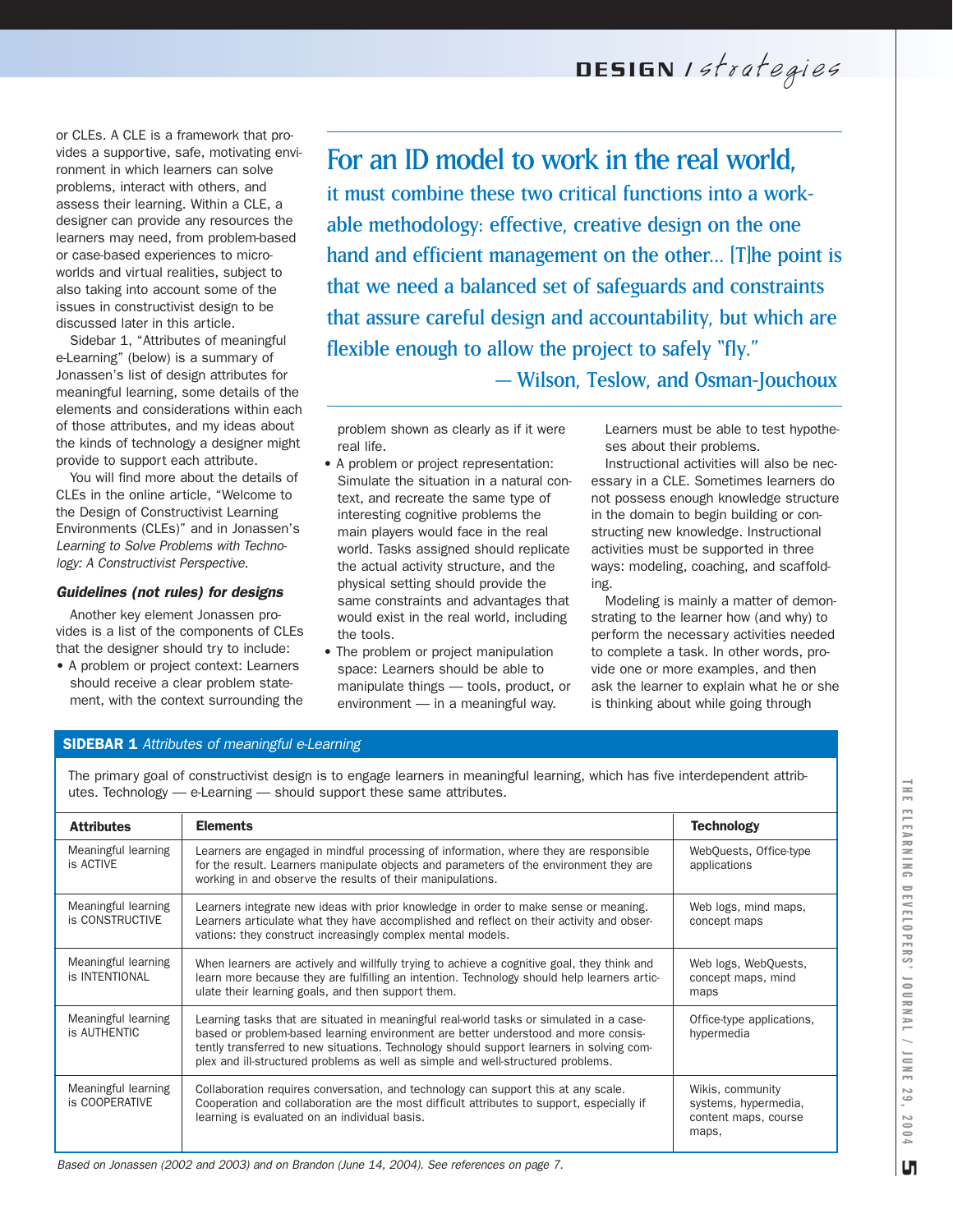DESIGN Istrategies

each step.

Coaching involves intervening at critical points in the instruction. Each intervention provides learners with encouragement, diagnosis, direction, and feedback.

Scaffolding adjusts the task for the learner, so that the task is matched to what the learner can do. Eventually all scaffolding will be removed.

#### *The constructivist design team and process*

Wilson, Teslow, and Osman-Jouchoux suggest that essentially the same cast of players will be involved in constructionist design as is involved in objectivist (traditional) design. In other words, subject matter experts (SME's), designers, instructors or facilitators, and learners will all take part. The difference is that all of them are part of each step in the process. SMEs help design the learning experiences. Designers can serve as model learners and teachers. Teachers and students may help define or select content and then design their own learning experience. This mixing of roles requires care in implementation.

The actual design process, from a

project management point of view, may not look so different from the steps in a traditional project. Again, Wilson, Teslow, and Osman-Jouchoux provide a breakdown that includes all the major activity steps, from needs assessment to evaluation, with specific tips for incorporating constructivist methodology and concerns in each step.

#### *Online resources*

Many designers may find it more useful to start their first project by looking at some of the activity types typically included in a constructivist design. Susan Colaric has created a wonderful resource that will assist in this process. Please see Sidebar 2: Susan Colaric's Knowledge Base, below, for the details.

As you use the various resources, take a minute to read over the article by Joseph Petraglia, "The Real World on a Short Leash: The (Mis)Application of Constructivism to the Design of Educational Technology." Petraglia teaches at the Georgia Institute of Technology, and he makes some important points about how to design problems and task environments for learners.

#### *Examples*

Another way in which many designers learn is to look at examples of the work of other designers. While I was unable to find any complete constructivist programs on line, I did find several articles that may be useful to you.

- Mahnaz Moallem has provided an outstanding example of the way in which his team combined elements of traditional instruction and constructivist environments in order to deal with a learning situation in which part of the answer required prescriptive solutions, and part of it required learner control of the environment. Mahnaz is Associate Professor of Instructional Technology at the University of North Carolina at Wilmington.
- Mark Guzdial, at Georgia Institute of Technology, created CaMILE (Collaborative and Multimedia Interactive Learning Environment) as a Web-based collaboration tool for use by students. Mark is also responsible for development of the Swiki, another anchored collaborative learning environment.
- Brent Wilson and May Lowry, both professors of Information and Learning Technologies, University of Colorado at

#### SIDEBAR 2 *Susan Colaric's Knowledge Base*

Susan Colaric, now an assistant professor at East Carolina University, created a knowledge base covering the instructional systems process, as a component of her doctoral examinations at Penn State University. This knowledge base is available on a Web site and it can be an extremely useful resource for designers who are learning about different approaches to learning. The URL for the portal to this resource is at http://www.soe.ecu.edu/ltdi/colaric/KB/index.html (verified June 26, 2004).

The knowledge base incorporates 427 files, 213 pictures, and 2088 internal hyperlinks. Among the resources that will be of interest to readers are eleven articles relating to constructivist design.

| <b>Topic</b>                                           | <b>URL</b>                                                     |  |
|--------------------------------------------------------|----------------------------------------------------------------|--|
| Constructivism                                         | http://www.soe.ecu.edu/ltdi/colaric/KB/Constructivism.html     |  |
| Problem-Based Learning                                 | http://www.soe.ecu.edu/ltdi/colaric/KB/PBLs.htm                |  |
| Case-Based Reasoning                                   | http://www.soe.ecu.edu/ltdi/colaric/KB/CBR.htm                 |  |
| A Web-Based Case Library to Support Learning           | http://www.soe.ecu.edu/ltdi/colaric/KB/CBRarticle.htm          |  |
| Anchored Instruction                                   | http://www.soe.ecu.edu/ltdi/colaric/KB/AnchoredInstruction.htm |  |
| Scaffolding                                            | http://www.soe.ecu.edu/ltdi/colaric/KB/Scaffolding.htm         |  |
| <b>Goal-Based Scenarios</b>                            | http://www.soe.ecu.edu/ltdi/colaric/KB/GBS.html                |  |
| <b>Situated Learning</b>                               | http://www.soe.ecu.edu/ltdi/colaric/KB/SituatedLearning.htm    |  |
| <b>Cognitive Flexibility Theory</b>                    | http://www.soe.ecu.edu/ltdi/colaric/KB/CogFlexibility.htm      |  |
| Constructivist Learning Environments (OLEs) - Jonassen | http://www.soe.ecu.edu/ltdi/colaric/KB/CLEsJonassen.html       |  |
| Open Learning Environments (OLEs)                      | http://www.soe.ecu.edu/ltdi/colaric/KB/OLEs.html               |  |
|                                                        |                                                                |  |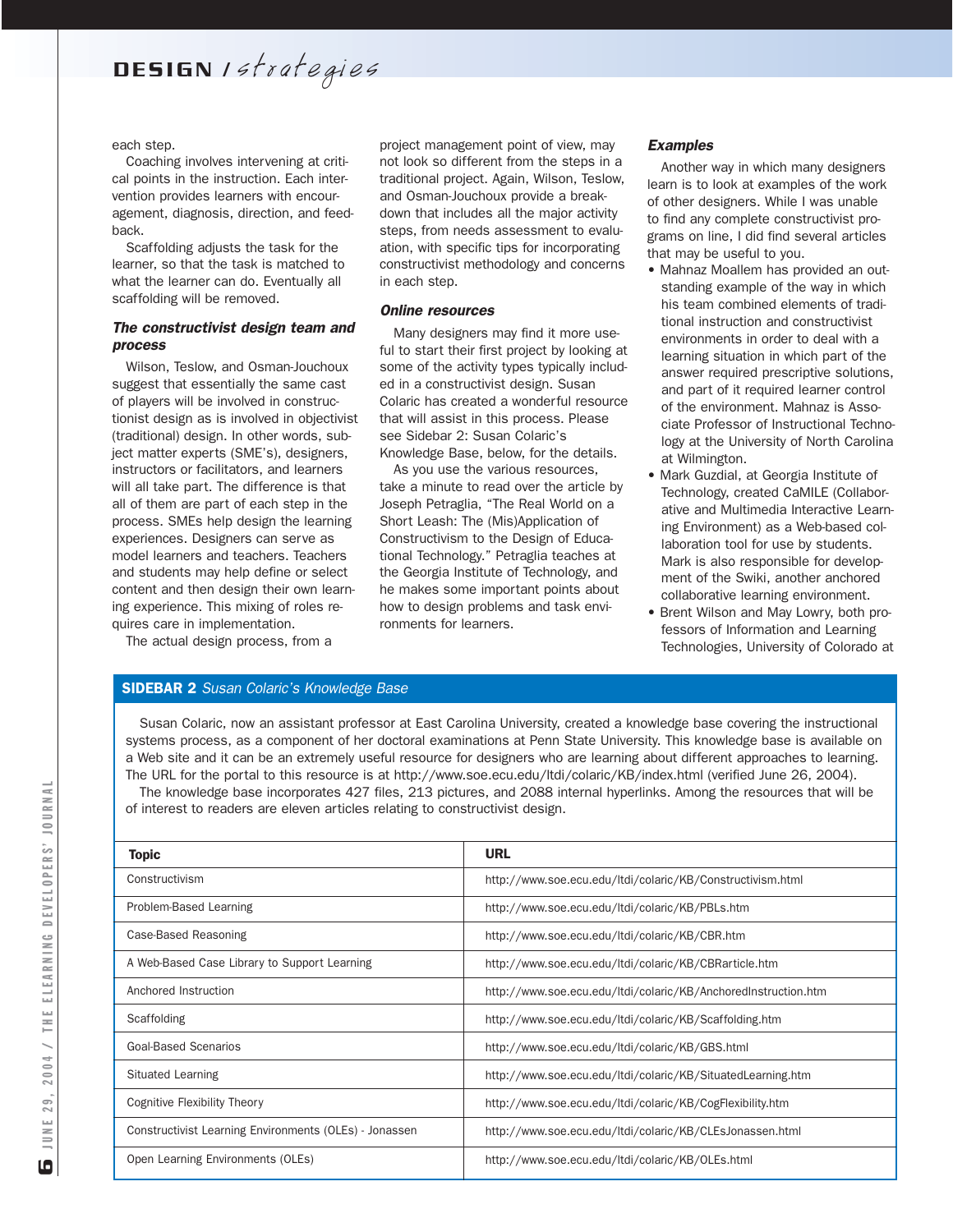DESIGN Istrategies

Denver, compiled a very useful set of links, including links to actual projects, in their paper "Constructivist Learning on the Web."

• Finally, the IBM Watson Research Center has published a number of papers from its Collaborative eLearning projects, and these name actual organizations involved in workplace training programs that make use of collaborative learning on the Web.

#### **How to get started**

Many designers find it easier to start adding collaborative elements one at a time to course designs, rather than to try to design a complete constructivist model all at once. I would recommend starting with a simple case-based approach in a single module. Susan Colaric's Knowledge Base has enough information in it to make that possible.

Another way to begin would be to add a WebQuest to a synchronous e-Learning program, following the guidelines on Bernie Dodge's WebQuest page. Then have the learners work together to create their own WebQuest, based on the model you have provided. I also recommend looking over all of the Web sites mentioned here, and contacting the authors.

This summer, we will also be publishing an article on Problem-Based Learning that you will not want to miss. Problem-Based Learning is one of the most effective of the constructivist methodologies. In the meantime, good luck with your efforts!

#### AUTHOR CONTACT



Bill Brandon is the Editor of The eLearning Developers' Journal. He has been active in the learning and development field since 1968, and created his first

e-Learning applications in 1984. Bill lives near Dallas, Texas. You can reach him by email at bbrandon@elearningguild.com.

*Additional information on the topics covered in this article is also listed in the* Guild *Resource Directory.*

#### RESOURCES AND REFERENCES

- Atherton, James S. 2003. "Learning and Teaching: Constructivism (Online).' Retrieved May 20, 2004 from http://www.dmu.ac.uk/~jamesa/learning/constructivism.htm.
- Atherton, James S. 2003. "Learning and Teaching: Reflective Practice (Online)." Retrieved May 20, 2004 from http://www.dmu.ac.uk/~jamesa/learning/reflecti.htm.
- Atherton, James S. 2003. "Learning and Teaching: Resistance to Learning (Online)." Retrieved May 20, 2004 from http://www.dmu.ac.uk/~jamesa/learning/resistan.htm.
- Brandon, Bill. 2004. "How Do People Learn? Some New Ideas for e-Learning Designers." The eLearning Developers' Journal, June 1, 2004.
- Brandon, Bill. 2004. "Constructing Knowledge: Tools for Learners." The eLearning Developers' Journal, June 14, 2004.
- Colaric, Susan. 2000-2001. "The Instructional Systems Process." Retrieved May 25, 2004 from http://www.soe.ecu.edu/ltdi/colaric/KB/i ndex.html.
- Dodge, Bernie. "The WebQuest Page." Recovered May 28, 2004 from http://webquest.sdsu.edu/.
- Guzdial, Mark. 1997. "Anchored Collaborative Learning Environments." Retrieved May 19, 2004 from http://www.cc.gatech. edu/gvu/edtech/CaMILE.html.
- IBM Watson Research Center. 1999. "Project: Collaborative eLearning." Retrieved May 28, 2004 from http://domino.research.ibm.com/cambridge/research.nsf/0/682fc431da5f2e b38525698a0066aada?OpenDocument.
- Jonassen, David H. 2002. "Components of CLEs." Retrieved May 19, 2004 from http://tiger.coe. missouri.edu/ ~jonassen/courses/CLE/documents/ comps.shtml.
- Jonassen, David H. 2002. "Instructional Processes in CLEs." Retrieved May 19, 2004 from http://tiger.coe.missouri. edu/~jonassen/courses/CLE/documents/insp.shtml.
- Jonassen, David H. 2002. "Welcome to the Design of Constructivist Learning Environments (CLEs)." Retrieved May 19, 2004 from http://tiger.coe.missouri. edu/~jonassen/courses/CLE/main.html.
- Jonassen, David H.; Howland, Jane; Moore, Joi; Marra, Rose M. *Learning to Solve Problems with Technology: A Constructivist Perspective*. 2003 (2nd Ed.). Merrill Prentice Hall. ISBN 0-13-048403-2.
- Langer, Ellen J. *The Power of Mindful Learning*. 1997. Addison-Wesley Publishing Company, Inc. ISBN 0-201- 48839-6.
- Moallem, Mahnaz. 2001. "Applying Constructivist and Objectivist Learning Theories in the Design of a Web-Based Course: Implications for Practice." Retrieved June 1, 2004 from http://ifets.ieee.org/periodical/vol\_3\_20 01/moallem.html.
- Petraglia, Joseph. 1998. "The Real World on a Short Leash: The (Mis)Application of Constructivism to the Design of Educational Technology." Originally published in Educational Technology Research and Development, Vol. 46, No. 3, 1998, pp. 53-65. ISSN 1042-1629. Retrieved May 30, 2004 from http://tiger.coe.missouri.edu/~jonassen/courses/CLE/documents/authen\_2.pdf.
- Schön, Donald A. *The Reflective Practitioner: How professionals think in action*. 1983. Basic Books. ASIN 046506874X.
- Schön, Donald A. *Educating the Reflective Practitioner: Toward a New Design for Teaching and Learning in the Professions (Jossey Bass Higher Education Series)*. 1987. John Wiley and Sons, Inc. ASIN 1555420257.
- Schön, Donald A. 1987. "Educating the Reflective Practitioner." Address to the 1987 meeting of the American Educational Research Association. Retrieved June 15, 2004 from http://educ.queensu.ca/ ~russellt/howteach/schon87.htm.
- Schön, Donald A. *The Reflective Turn: Case Studies in and on Educational Practice*. 1990. Teachers College Press. ISBN 0807730459.
- Smith, Mark K. 2001. "Donald Schön: learning, reflection and change," *The encyclopedia of informal education*. Retrieved June 15, 2004 from www.infed.org/thinkers/et-schon.htm
- Wilson, Brent and Lowry, May. 2000. "Constructivist Learning on the Web." For inclusion in Burge, Liz (Ed.), *Learning Technologies: Reflective and Strategic Thinking*. Jossey-Bass, New Directions for Adult and Continuing Education, 2001. Retrieved May 20, 2004 from http://ceo.cudenver.edu/~brent\_wilson/WebLearning.html.
- Wilson, Brent; Teslow, James; Osman-Jouchoux, Rionda. 1995. "The Impact of Constructivism (and Postmodernism) on ID Fundamentals." In B. B. Seels (Ed.), *Instructional Design Fundamentals: A Review and Reconsideration* (pp. 137- 157). Educational Technology Publications. Retrieved May 20, 2004 from http://ceo.cudenver. edu/~brent\_wilson/idfund.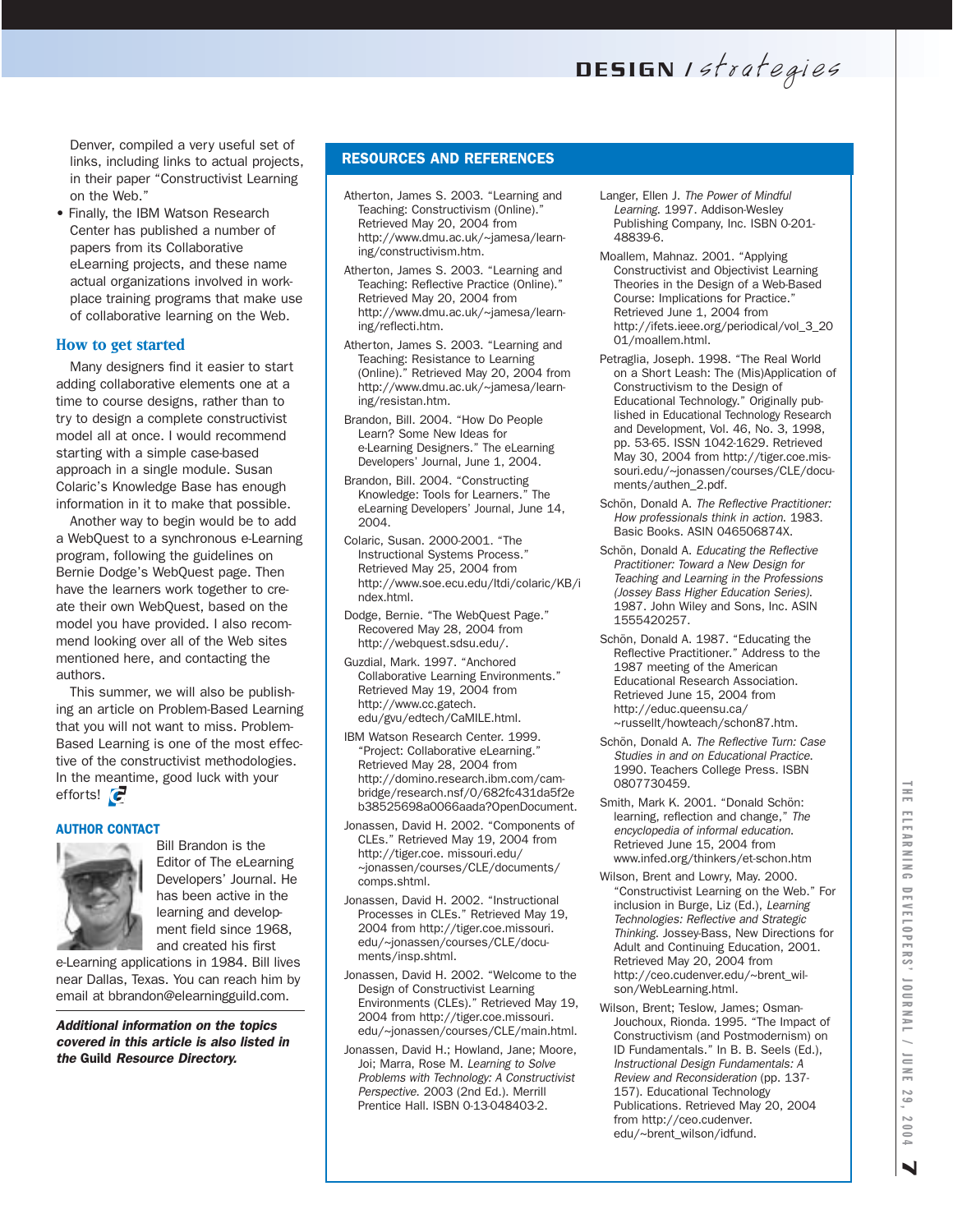## EXTRA INSIGHTS:  $PathS$



*Patti Shank, Ph.D. is the managing partner of Learning Peaks, LLC. (www.learningpeaks.com) She speaks regularly at training and instructional technology conferences and writes frequently on instructional design and online learning. Patti is the coauthor of* Making Sense of Online Learning *(Jossey-Bass/Pfeiffer, 2004)*

## Unsticking Hands-on Activities *How to think outside the monitor*

Consider creating online instruction for the following purposes: transitioning from one email client to another; teaching managers to write legally defensible performance reviews; facilitating use of common project management tools. In high-quality classroom instruction, hands-on activities allow learners to practice achieving certain results. How do you do these same hands-on activities online? Think it's hard to do? It's time to get unstuck!

When we design instruction, we want learners to be able to DO something, not just look at content or answer basic (and often not especially useful) questions about it. In a project management course, is it more important that people learn to *use* project management tools (Gantt charts, for example), or that they be able to *recall* definitions for tasks, duration, milestones, and dependencies (which they can easily look up as needed)?

Let's look at the three proposed instructional modules for a moment and pull out a few learning outcomes we might hope to achieve. (See the table below.)

If we truly want learners to achieve these and other performance-based outcomes, we need to provide instructional activities that involve learners in using the content as it is used in real life. Answering a multiple-choice question that asks the learner to pick the menu in which the attachment

#### How would you deliver these online?

| <b>Proposed instruction</b>                      | <b>Selected desired outcomes</b>                                                             |
|--------------------------------------------------|----------------------------------------------------------------------------------------------|
| Transition from one email<br>system to another.  | Move contacts and mail to new<br>format. Send email.                                         |
| Write legally defensible<br>performance reviews. | Write legally defensible language.<br>Apply ratings that follow policy<br>manual guidelines. |
| Use common project<br>management tools.          | Build a Gantt chart for a project.<br>Determine the effect of delays.                        |

options are located does not meet this test. A drag-and-drop exercise to match performance language with the correct policy, or to pair up Gantt chart column heads with the correct definitions, doesn't go far enough either.

If these instructional situations were classroom-based, the desired outcomes would be achieved with realistic hands-on practice activities and plenty of opportunities for meaningful feedback. I have never heard a good instructor respond, "Incorrect. Try again."

#### **How do we DO hands-on online?**

Quizzes, drag and drop, links... are those the main activities we can do in online instruction without advanced programming skills and mega bucks? No! Some folks think real hands-on activities can't be done in online instruction, or can be done only at great expense and skill, but that kind of thinking results in anemic and ineffective online instruction. We have to be able to allow people to practice, not just think about the concepts, or what's the use of the instruction? If we really can't do that in online instruction, or have to spend a fortune to do it, online instruction doesn't have much value. The truth is that it's the thinking that's a problem, not the online learning.

Here are two errors in thinking that result in online instruction containing few, or less meaningful, activities.

- Error 1: Hands-on has to cost a lot to build and requires loads of multimedia programming expertise.
- Frror 2: If the course is online. ALL the activities must be online.

In the classroom, most handson activities involve practice,

questions, sharing, and feedback. This can also happen in e-Learn-

ing: online, using discussion and collaboration tools, and offline, in field experiences away from the computer, or on the computer but not necessarily inside the course.

I especially appreciate the ability to create simple application simulations using a tool like RoboDemo that allows learners to try applications. Users can also open the application itself, and while inside the actual application they can use performance support tools and job aids. They can post questions for a designated expert in a discussion forum. If they get stuck they can go ask the designated advanced user down the hall. These kinds of hands-on (but not necessarily online) activities could help people learning to use the new email system.

Most critical hands-on activities can easily occur, but not necessarily online. In the case of the performance review training, why not allow learners to write a real review for a real person and have a human resources expert provide online feedback (through email or a discussion board) or in person? The same approach would likely work for project management tools training. Let learners build a Gantt chart, for instance, use it, and debrief their use with others and with content experts. These debriefings could take place online in a discussion forum or other collaborative environment, or in small group meetings.

#### **Getting unstuck**

In most cases, hands-on activities happen easily with blending. Blend what the computer does well with what the person does well. Blend performance support and real applications. Blend conceptual instruction online with real life coaching in person.  $\epsilon$